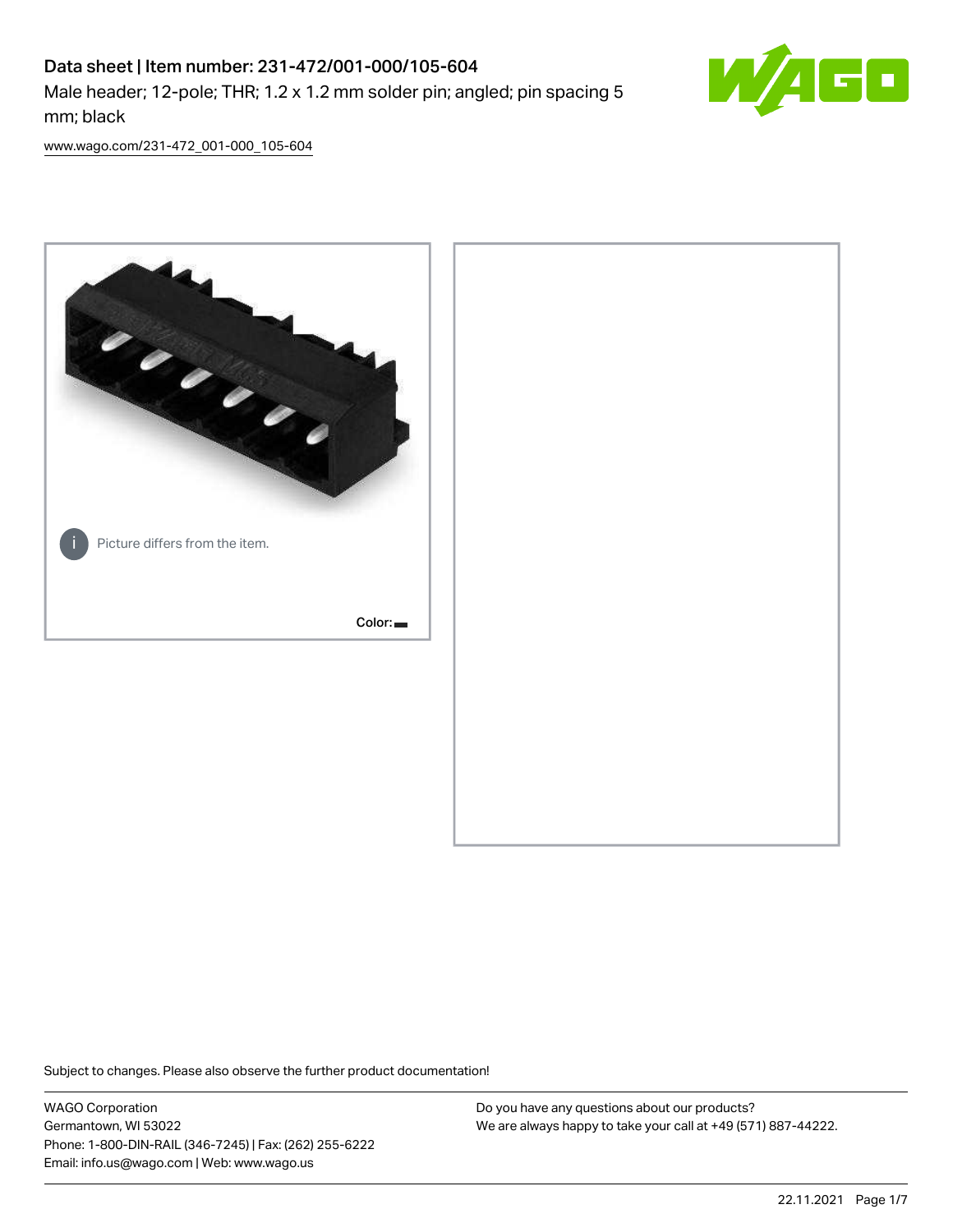



### Item description

- $\blacksquare$ THR male headers for reflow soldering in SMT applications
- $\blacksquare$ Available in tape-and-reel packaging for automated pick-and-place PCB assembly
- П 1.2 x 1.2 mm solder pins allow nominal current up to 16 A, enhancing stability of shorter headers
- П Also available in bulk packaging for manual placement
- $\blacksquare$ Male headers may be mounted horizontally or vertically
- $\blacksquare$ With coding fingers

#### Data Notes

Safety information 1 The MCS – MULTI CONNECTION SYSTEM includes connectors without breaking capacity in accordance with DIN EN 61984. When used as intended, these connectors must not be connected /disconnected when live or under load. The circuit design should

Subject to changes. Please also observe the further product documentation!  $\mathbf{e}$ 

WAGO Corporation Germantown, WI 53022 Phone: 1-800-DIN-RAIL (346-7245) | Fax: (262) 255-6222 Email: info.us@wago.com | Web: www.wago.us

Do you have any questions about our products? We are always happy to take your call at +49 (571) 887-44222.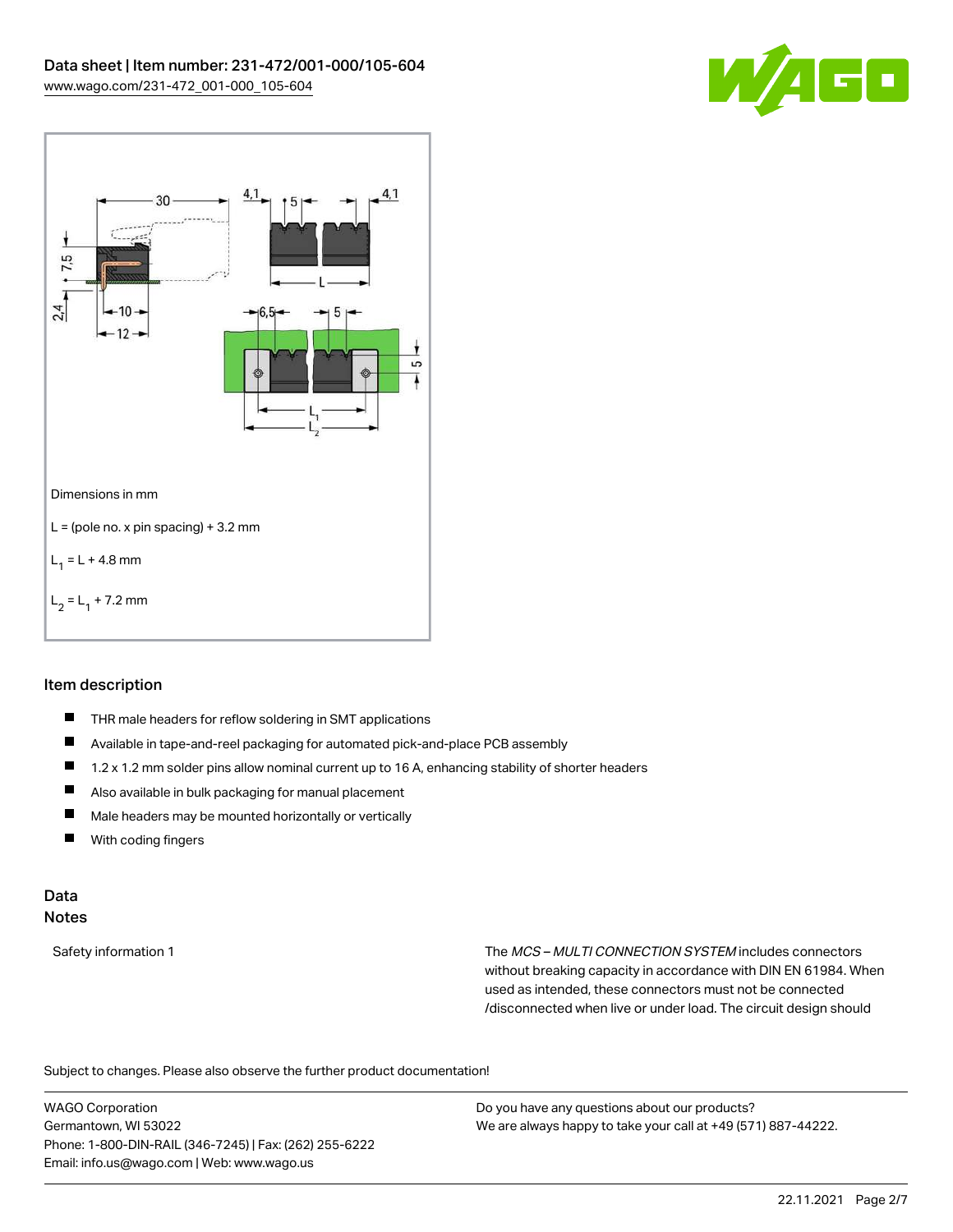

| ensure header pins, which can be touched, are not live when<br>unmated. |
|-------------------------------------------------------------------------|
| Other pole numbers                                                      |
| Gold-plated or partially gold-plated contact surfaces                   |
| Other versions (or variants) can be requested from WAGO Sales or        |
| configured at https://configurator.wago.com/                            |
|                                                                         |

## Electrical data

#### IEC Approvals

| Ratings per                 | IEC/EN 60664-1                                            |
|-----------------------------|-----------------------------------------------------------|
| Rated voltage (III / 3)     | 250 V                                                     |
| Rated surge voltage (III/3) | 4 <sub>k</sub> V                                          |
| Rated voltage (III/2)       | 320 V                                                     |
| Rated surge voltage (III/2) | 4 <sub>kV</sub>                                           |
| Nominal voltage (II/2)      | 630 V                                                     |
| Rated surge voltage (II/2)  | 4 <sub>k</sub> V                                          |
| Rated current               | 16A                                                       |
| Legend (ratings)            | (III / 2) ≙ Overvoltage category III / Pollution degree 2 |

# UL Approvals

| Approvals per                  | UL 1059 |
|--------------------------------|---------|
| Rated voltage UL (Use Group B) | 300 V   |
| Rated current UL (Use Group B) | 10 A    |
| Rated voltage UL (Use Group D) | 300 V   |
| Rated current UL (Use Group D) | 10 A    |

## Ratings per UL

| Rated voltage UL 1977 | 600 V |
|-----------------------|-------|
| Rated current UL 1977 |       |

### CSA Approvals

| Approvals per                   | CSA   |
|---------------------------------|-------|
| Rated voltage CSA (Use Group B) | 300 V |
| Rated current CSA (Use Group B) | 10 A  |
| Rated voltage CSA (Use Group D) | 300 V |
| Rated current CSA (Use Group D) | 10 A  |

Subject to changes. Please also observe the further product documentation!

| <b>WAGO Corporation</b>                                | Do you have any questions about our products?                 |
|--------------------------------------------------------|---------------------------------------------------------------|
| Germantown, WI 53022                                   | We are always happy to take your call at +49 (571) 887-44222. |
| Phone: 1-800-DIN-RAIL (346-7245)   Fax: (262) 255-6222 |                                                               |
| Email: info.us@wago.com   Web: www.wago.us             |                                                               |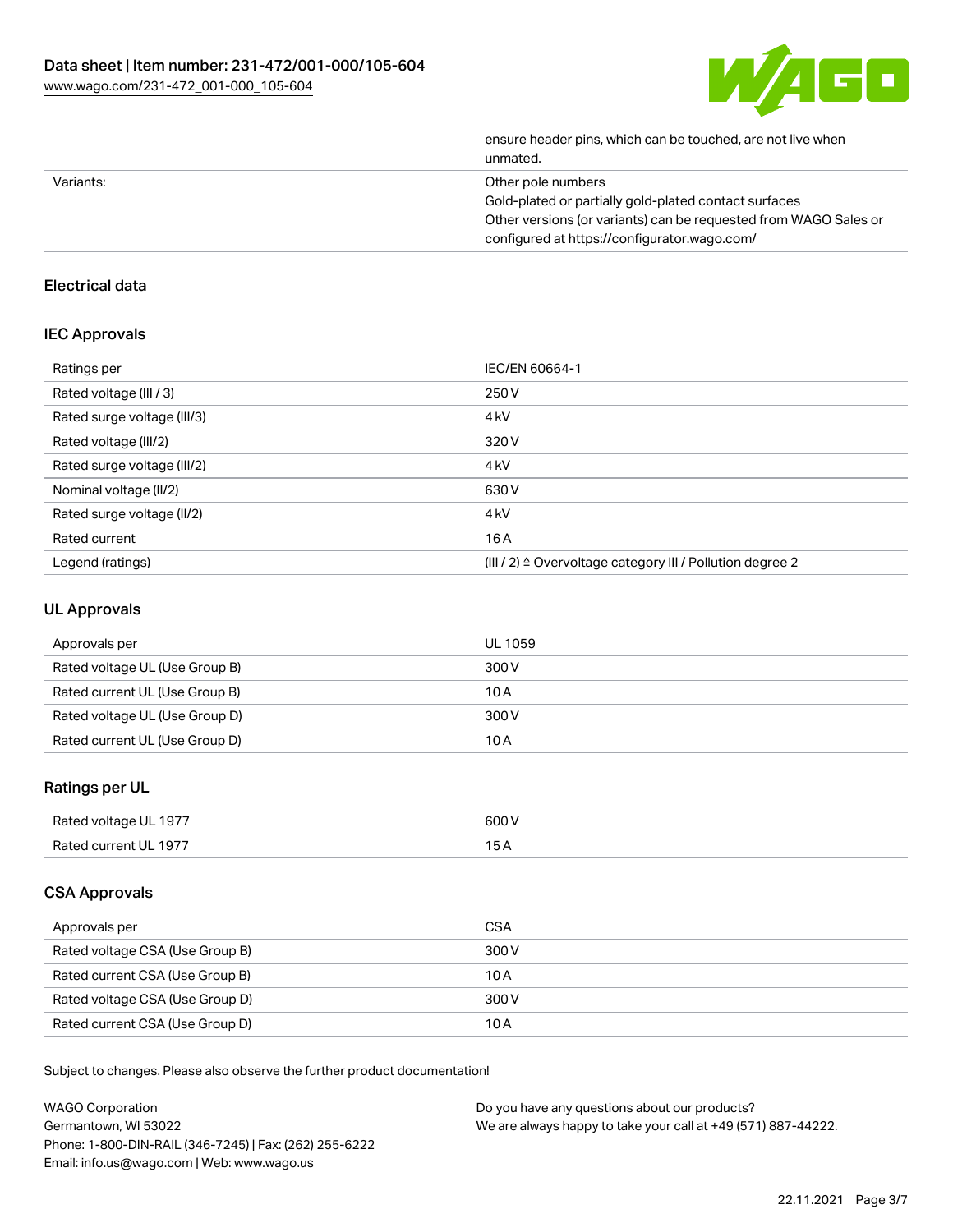

## Connection data

| Total number of potentials |  |
|----------------------------|--|
| Number of connection types |  |
| Number of levels           |  |

## Connection 1

| Number of poles |  |
|-----------------|--|
|-----------------|--|

### Physical data

| Pin spacing                        | 5 mm / 0.197 inch        |
|------------------------------------|--------------------------|
| Width                              | 63.2 mm / 2.488 inch     |
| Height                             | 10.8 mm / 0.425 inch     |
| Height from the surface            | 8.4 mm / 0.331 inch      |
| Depth                              | 12 mm / 0.472 inch       |
| Solder pin length                  | $2.4 \text{ mm}$         |
| Solder pin dimensions              | $1.2 \times 1.2$ mm      |
| Plated through-hole diameter (THR) | 1 7 <sup>(+0.1)</sup> mm |

### Plug-in connection

| Contact type (pluggable connector) | Male connector/plug |
|------------------------------------|---------------------|
| Connector (connection type)        | for PCB             |
| Mismating protection               | No                  |
| Mating direction to the PCB        | 0°                  |
| Locking of plug-in connection      | Without             |

#### PCB contact

| PCB Contact                         | THR                                      |
|-------------------------------------|------------------------------------------|
| Solder pin arrangement              | over the entire male connector (in-line) |
| Number of solder pins per potential |                                          |

### Material data

| Color                       | black                    |
|-----------------------------|--------------------------|
| Material group              |                          |
| Insulation material         | Polyphthalamide (PPA GF) |
| Flammability class per UL94 | V0                       |

Subject to changes. Please also observe the further product documentation!

| <b>WAGO Corporation</b>                                | Do you have any questions about our products?                 |
|--------------------------------------------------------|---------------------------------------------------------------|
| Germantown, WI 53022                                   | We are always happy to take your call at +49 (571) 887-44222. |
| Phone: 1-800-DIN-RAIL (346-7245)   Fax: (262) 255-6222 |                                                               |
| Email: info.us@wago.com   Web: www.wago.us             |                                                               |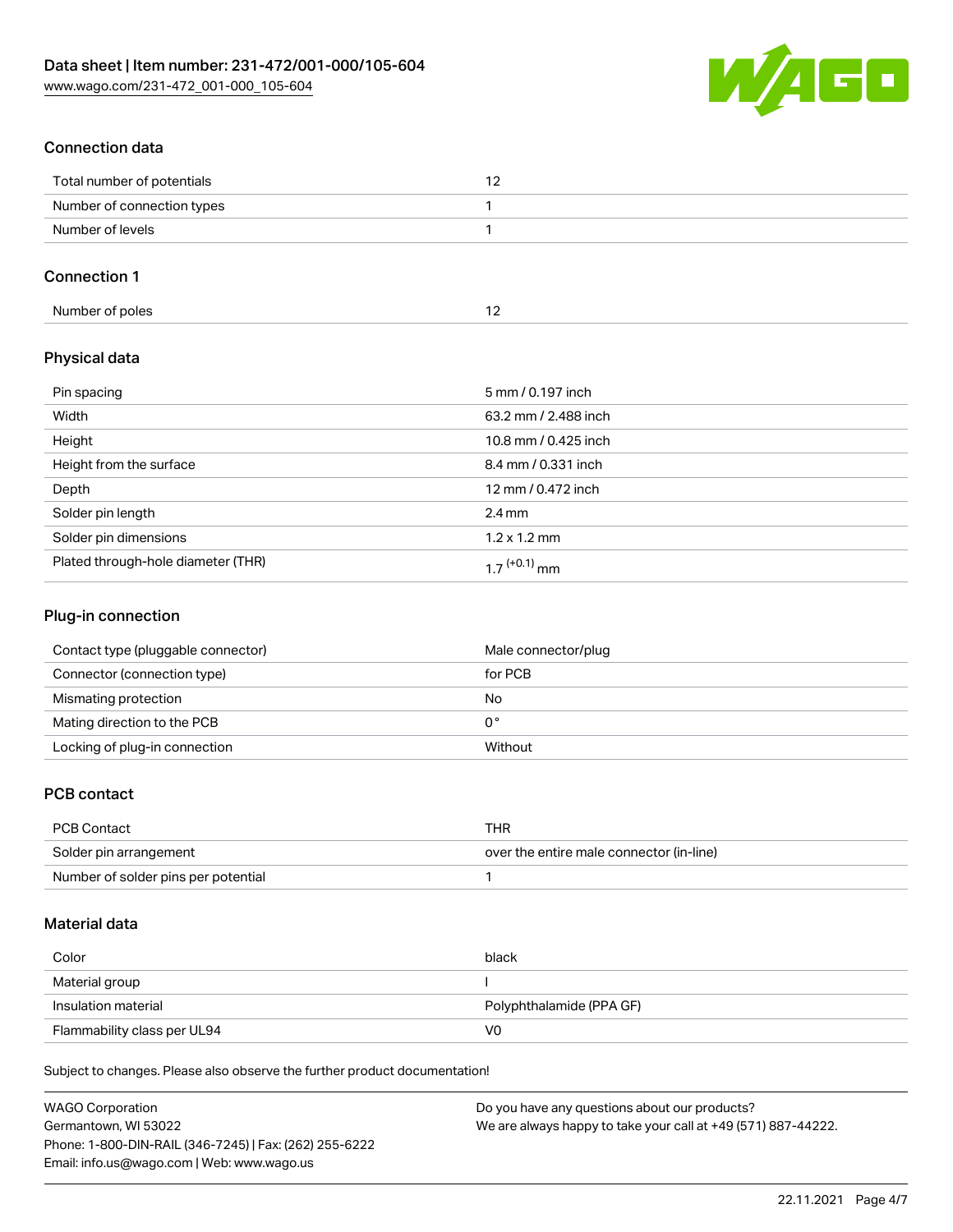

| Contact material | Electrolytic copper (E <sub>Cu</sub> ) |
|------------------|----------------------------------------|
| Contact plating  | tin-plated                             |
| Weight           | 4.9 a                                  |
|                  |                                        |

#### Environmental requirements

Limit temperature range  $-60... +100 °C$ 

#### Commercial data

| Product Group         | 3 (Multi Conn. System) |
|-----------------------|------------------------|
| PU (SPU)              | 100 Stück              |
| Packaging type        | box                    |
| Country of origin     | PL                     |
| <b>GTIN</b>           | 4050821042860          |
| Customs tariff number | 85366990990            |

#### Approvals / Certificates

#### Country specific Approvals

| Logo | Approval                               | <b>Additional Approval Text</b> | Certificate<br>name |
|------|----------------------------------------|---------------------------------|---------------------|
| Æ    | <b>CSA</b><br>DEKRA Certification B.V. | C <sub>22.2</sub>               | 1466354             |

#### UL-Approvals

| Logo | Approval                                    | <b>Additional Approval Text</b> | Certificate<br>name |
|------|---------------------------------------------|---------------------------------|---------------------|
| Р.   | UL<br>Underwriters Laboratories Inc.        | <b>UL 1059</b>                  | E45172              |
| o    | <b>UR</b><br>Underwriters Laboratories Inc. | <b>UL 1977</b>                  | E45171              |

Subject to changes. Please also observe the further product documentation!

| WAGO Corporation                                       | Do you have any questions about our products?                 |
|--------------------------------------------------------|---------------------------------------------------------------|
| Germantown, WI 53022                                   | We are always happy to take your call at +49 (571) 887-44222. |
| Phone: 1-800-DIN-RAIL (346-7245)   Fax: (262) 255-6222 |                                                               |
| Email: info.us@wago.com   Web: www.wago.us             |                                                               |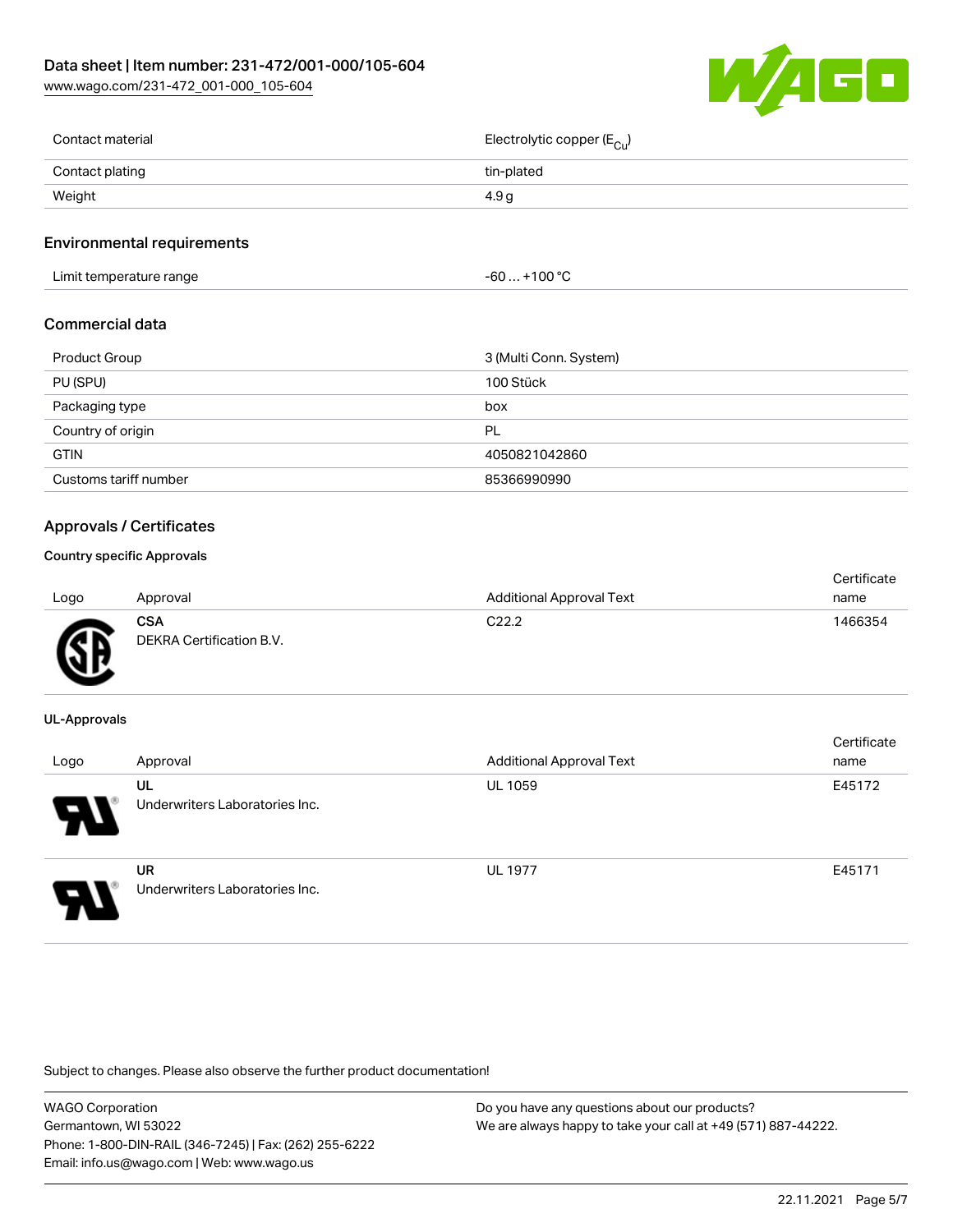

#### **Counterpart**



#### Item no.231-112/026-000

Female plug; 12-pole; 12 AWG max; pin spacing 5 mm; 1 conductor per pole; gray [www.wago.com/231-112/026-000](https://www.wago.com/231-112/026-000)

### Optional accessories

| ı |  |
|---|--|

| $-0.0119$          |                                                                  |                      |
|--------------------|------------------------------------------------------------------|----------------------|
| Intermediate plate |                                                                  |                      |
|                    | Item no.: 231-500<br>Spacer; for formation of groups; light gray | www.wago.com/231-500 |
| Coding             |                                                                  |                      |
|                    | Item no.: 231-129<br>Coding key; snap-on type; light gray        | www.wago.com/231-129 |

#### Downloads Documentation

#### Additional Information

| Technical explanations | 2019 Apr 3 | pdf<br>2.0 MB   | Download |
|------------------------|------------|-----------------|----------|
| THR Soldering Process  |            | pdf<br>548.2 kB | Download |

### CAD files

| CAD data                                    |          |
|---------------------------------------------|----------|
| 2D/3D Models 231-472/001-000/105-604<br>URL | Download |

#### Environmental Product Compliance

#### Compliance Search

| Environmental Product Compliance 231-472/001-000/105-604                           | URL | Download |
|------------------------------------------------------------------------------------|-----|----------|
| THR male header; 1.2 x 1.2 mm solder pin; angled; Pin spacing 5 mm; 12-pole; black |     |          |

### Installation Notes

Subject to changes. Please also observe the further product documentation!

WAGO Corporation Germantown, WI 53022 Phone: 1-800-DIN-RAIL (346-7245) | Fax: (262) 255-6222 Email: info.us@wago.com | Web: www.wago.us Do you have any questions about our products? We are always happy to take your call at +49 (571) 887-44222.